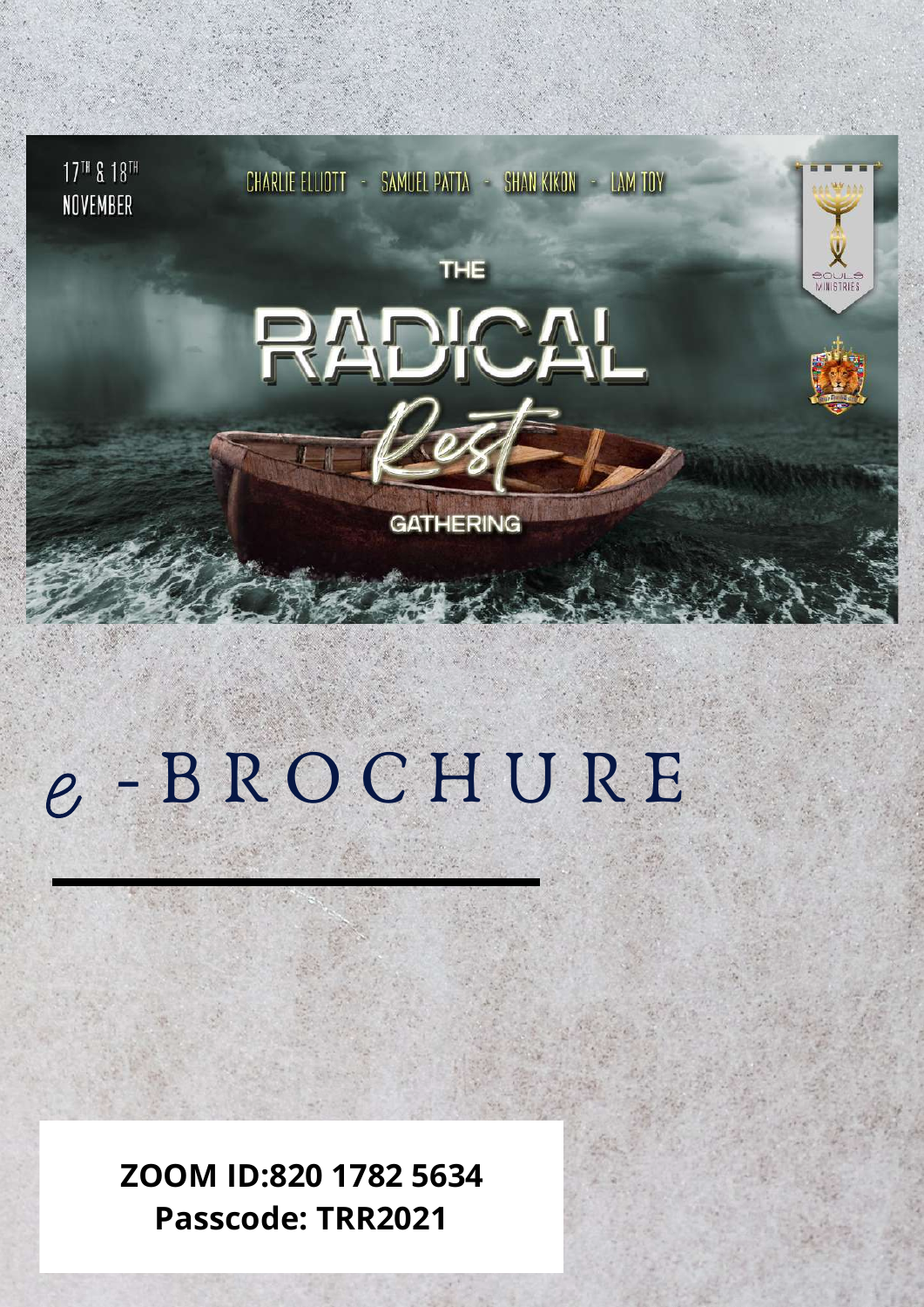## **T H E R A D I C A L R E S T G A T H E R I N G**

## **E V E N T F L O W**



**SESSION 1 4:00 PM-5:30PM (IST)** LAM TOY

**SESSION 2 6:30PM- 8:00 PM (IST)** CHARLIE ELLIOTT

**NOV 18 Thursday** 

## **SESSION 3 4:00 PM-5:30PM (IST)**

SHAN KIKON

**SESSION 2 6:30PM- 8:00 PM (IST)**

SAMUEL PATTA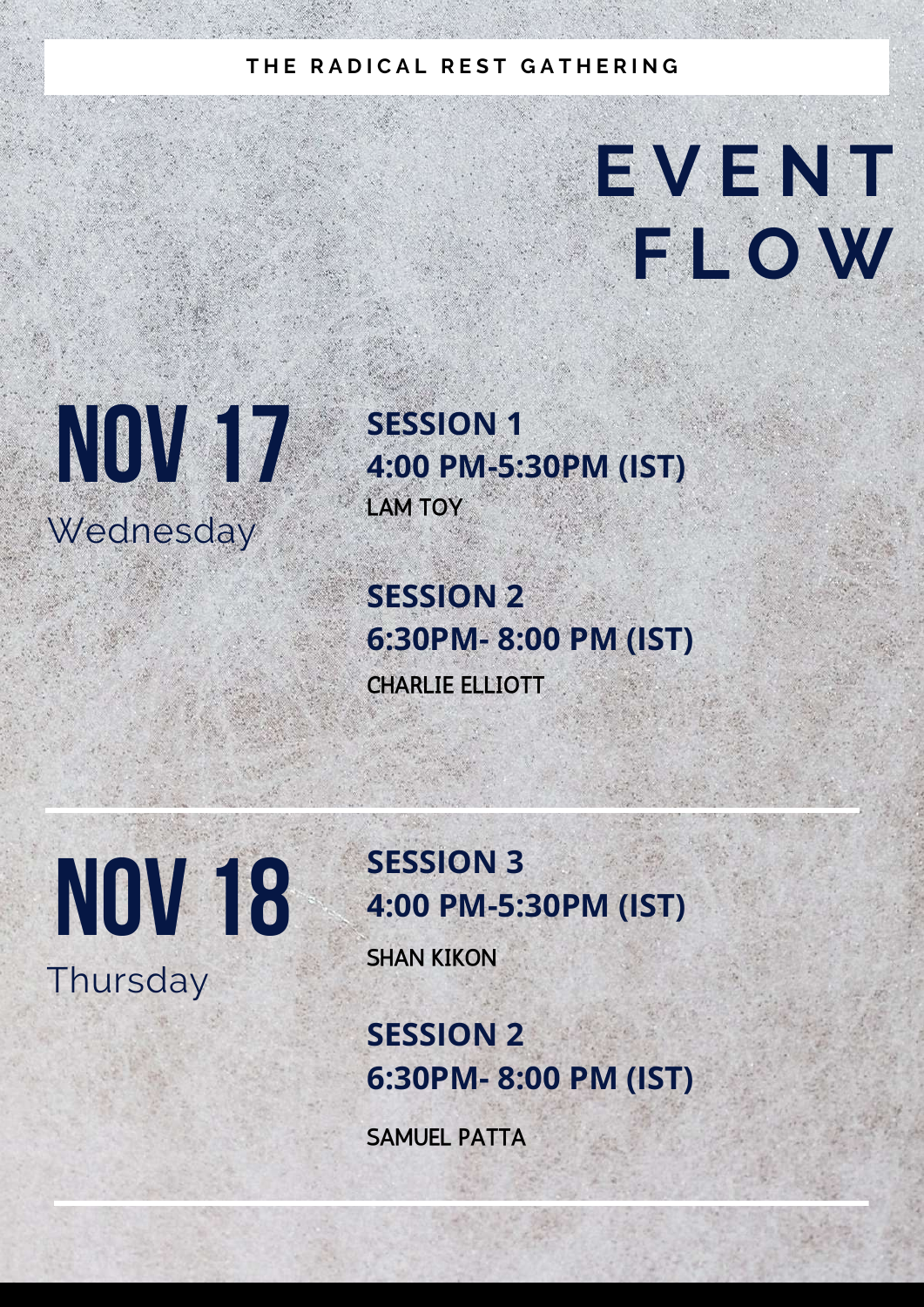#### $H$  **F H E RADICAL REST GATHERING**

A few things to keep

in mind:

-Kindly log in before time.

- We would appreciate it if you keep your video on and your audio muted throughout.

- We encourage you to upgrade your Internet connectivity and charge all your devices, so you will not suffer interference during the entire Conference.

In order to honor the Lord and the Resource persons, we request you to dress presentably and to maintain decorum for all sessions of the Conference. Please be mindful of maintaining a 'Kingly Etiquette' at all times.